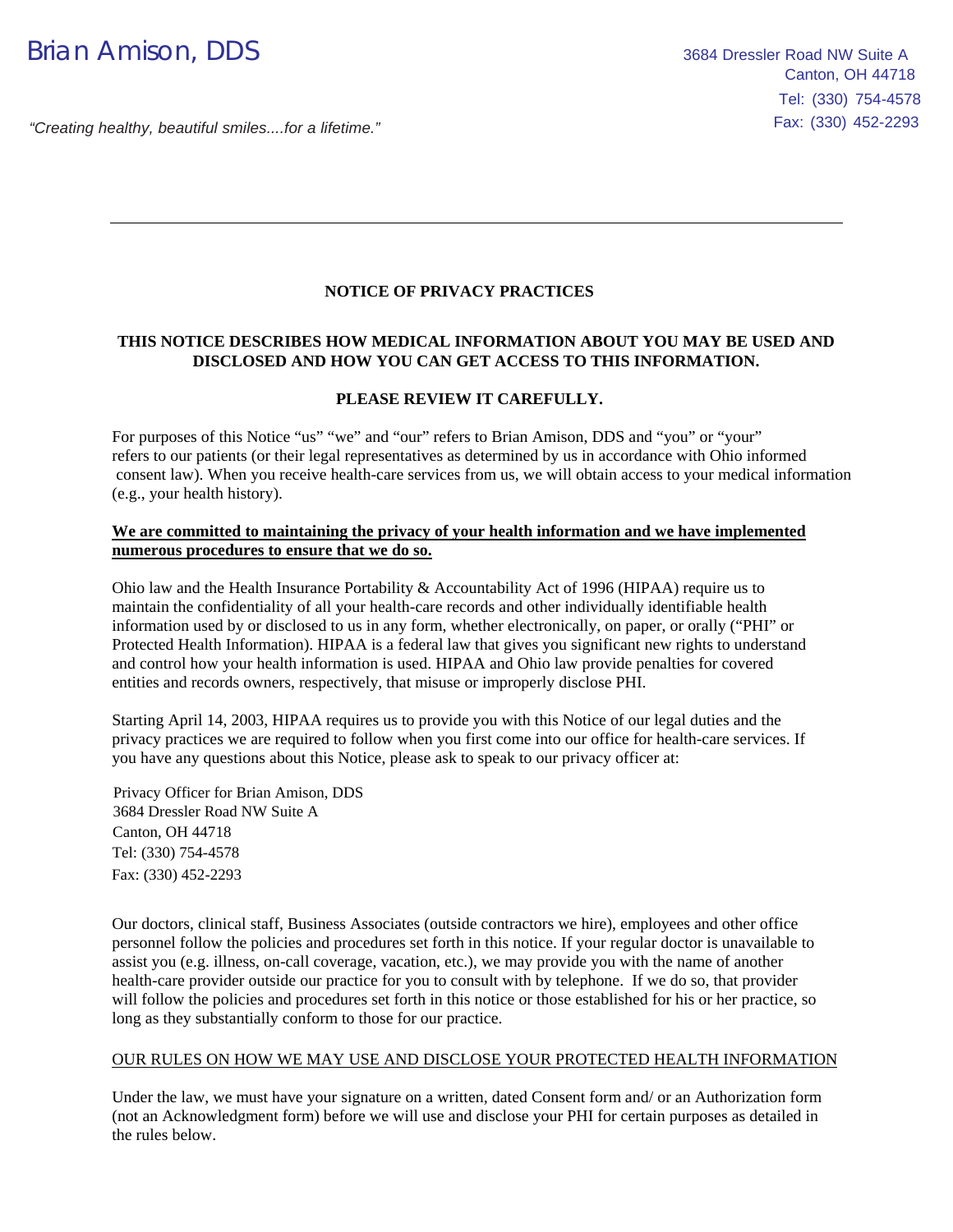# Brian Amison, DDS 3684 Dressler Road NW Suite A

"Creating healthy, beautiful smiles....for a lifetime."

Documentation You will be asked to sign a Consent form and/or an Authorization form when you receive this Notice of Privacy Practices. If you did not sign such a form or need a copy of the one you signed, please contact our privacy officer. You may take back or revoke your Consent or Authorization at any time (unless we already have acted based on it) by submitting our Revocation form in writing to us at our address listed above. Your revocation will take effect when we actually receive it. We cannot give it retroactive effect, so it will not affect any use or disclosure that occurred in our reliance on your Consent or Authorization prior to revocation (e.g., if after we provide services to you, you revoke your Authorization or Consent in order to prevent us billing or collecting for those services, your revocation will have no effect because we relied on your Authorization or Consent to provide services before you revoked it).

General Rule If you do not sign our **Consent** form or if you revoke it, as a general rule (subject to exceptions described below under "Healthcare Treatment, Payment and Operations Rule" and "Special Rules"), we cannot in any manner use or disclose to anyone (excluding you, but including payers and Business Associates) your PHI or any other information in your medical record. Under Ohio law, we are unable to submit claims to payers under assignment of benefits without your signature on our Consent form. We will not condition treatment on your signing an Authorization, but we may be forced to decline you as a new patient or discontinue you as an active patient if you choose not to sign the Consent or revoke it.

Health-care Treatment, Payment and Operations Rule With your signed Consent, we may use or disclose your PHI in order:

- To provide you with or coordinate health-care treatment and services. For example, we may review your health history form to form a diagnosis and treatment plan, consult with other doctors about your care, delegate tasks to ancillary staff, call in prescriptions to your pharmacy, disclose needed information to your family or others so they may assist you with home care, arrange appointments with other healthcare providers, schedule lab work for you, etc.;
- To bill or collect payment from you, an insurance company, a managed-care organization, a health benefits plan or another third party. For example, we may need to verify your insurance coverage, submit your PHI on claim forms in order to get reimbursed for our services, obtain pre-treatment estimates or prior authorizations form your health plan or provide your X-rays because your health plan requires them for payment; or
- To run our office, assess the quality of care our patients receive and provide you with customer service. For example, to improve efficiency and reduce costs associated with missed appointments, we may contact you by telephone, mail or otherwise remind you of scheduled appointments, we may leave messages with whomever answers your telephone or e-mail to contact us (but we will not give out detailed PHI), we may call you by name from the waiting room, we may ask you to put your name on a sign-in sheet, we may tell you about or recommend health-related products and complementary or alternative treatments that may interest you, we may review your PHI to evaluate our staff's performance, or our privacy officer may review your records to assist you with complaints. If you prefer that we not contact you with appointment reminders or information about treatment alternatives or health-related products and services, please notify us in writing at our address listed above and we will not use or disclose your PHI for these purposes.

Special Rules Notwithstanding anything else contained in this Notice, only in accordance with applicable law, and under strictly limited circumstances, we may use or disclose your PHI without your permission, Consent or Authorization for the following purposes: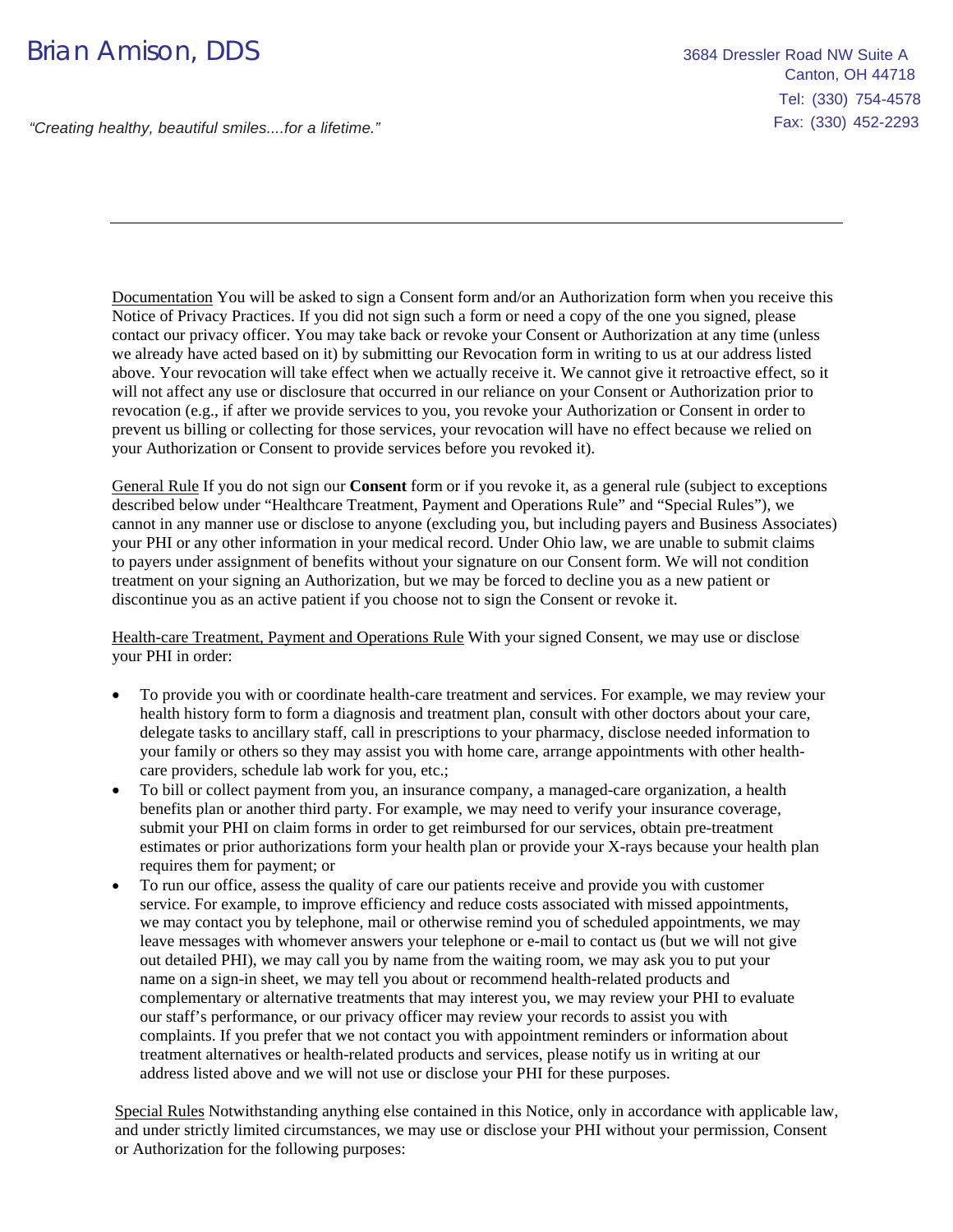- When required under federal, state or local law;
- When necessary in emergencies to prevent a serious threat to your health and safety or the health and safety of other persons;
- When necessary for public health reasons (e.g., prevention or control of disease, injury or disability; reporting information such as adverse reactions to anesthesia; ineffective or dangerous medications or products; suspected abuse, neglect or exploitation of children, disabled adults or the elderly; or domestic violence);
- For federal or state government health-care oversight activities (e.g., civil rights laws, fraud and abuse investigations, audits, investigations, inspections, licensure or permitting, government programs, etc.);
- For judicial and administrative proceedings and law enforcement purposes (e.g., in response to a warrant, subpoena or court order; by providing PHI to coroners, medical examiners and funeral directors to locate missing persons, identify deceased persons or determine cause of death);
- For workers' compensation purposes (e.g., we may disclose your PHI if you have claimed health benefits for a work-related injury or illness);
- For intelligence, counterintelligence or other national security purposes (e.g., Veterans Affairs, U.S. military command, other government authorities or foreign military authorities may require us to release PHI about you);
- For organ and tissue donation (e.g., if you are an organ donor we may release your PHI to organizations that handle organ, eye or tissue procurement, donation and transplantation);
- For research projects approved by an Institutional Review Board or a privacy board to ensure confidentiality (e.g., if the researcher will have access to your PHI because involved in your clinical care, we will ask you to sign an Authorization);
- To create a collection of information that is "de-identified" (e.g., it does not personally identify you by name, distinguishing marks or otherwise and no longer can be connected to you);
- To family members, friends and others, but only if you verbally give permission; we give you an opportunity to object and you do not; we reasonably assume, based on our professional judgment and the surrounding circumstances, that you do not object (e.g., you bring someone with you into the operatory or exam room during treatment or into the conference area when we are discussing your PHI); we reasonably infer that it is in your best interest (e.g., to allow someone to pick up your records because they knew you were our patient and you asked them in writing with your signature to do so); or it is an emergency situation involving you or another person (e.g., your minor child or ward) and, respectively, you cannot consent to your care because you are incapable of doing so or you cannot consent to the other person's care because, after a reasonable attempt, we have been unable to locate you. In these emergency situations we may, based on our professional judgment and the surrounding circumstances, determine that disclosure is in the best interests of you or the other person, in which case we will disclose PHI, but only as it pertains to the care being provided and we will notify you of the disclosure as soon as possible after the care is completed.

Minimum Necessary Rule Our staff will not use or access your PHI unless it is necessary to do their jobs (e.g., doctors uninvolved in your care will not access your PHI; ancillary clinical staff caring for you will not access your billing information; billing staff will not access your PHI except as needed to complete the claim form for the latest visit; janitorial staff will not access your PHI). Also, we disclose to others outside our staff only as much of your PHI as is necessary to accomplish the recipient's lawful purposes. For example, we may use and disclose the entire contents of your medical record: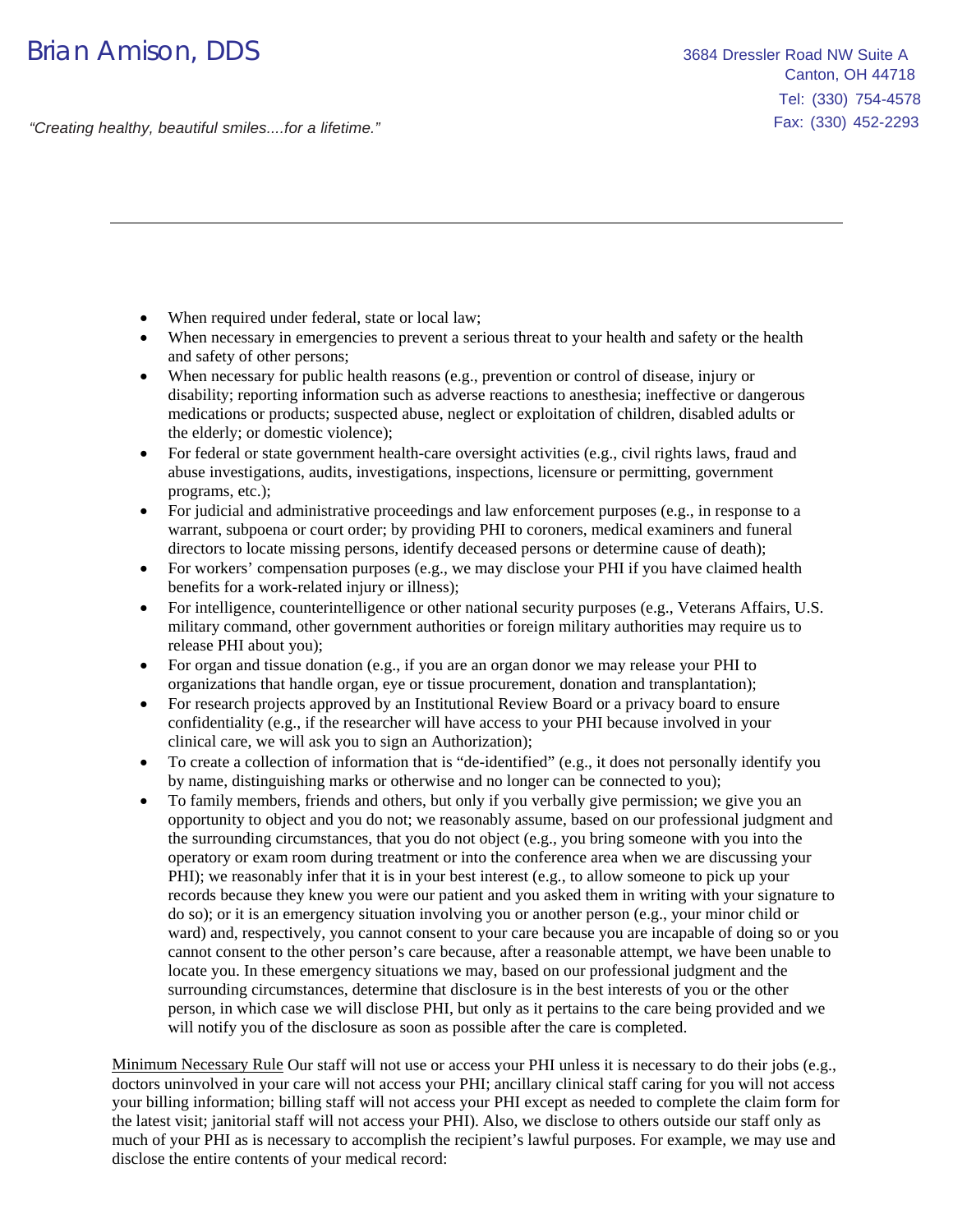## Brian Amison, DDS 3684 Dressler Road NW Suite A

"Creating healthy, beautiful smiles....for a lifetime."

- To you (and your legal representatives as stated above) and any one else you list on a Consent or Authorization to receive a copy of your records;
- To health-care providers for treatment purposes (e.g. making diagnosis and treatment decisions or agreeing with prior recommendations in the medical record);
- To the U.S. Department of Health and Human Services (e.g., in connection with a HIPAA complaint);
- To others as required under federal or Ohio law;
- To our privacy officer and others as necessary to resolve your complaint or accomplish your request under HIPAA (e.g., clerks who copy records need access to your entire medical record).

In accordance with the law, we presume that requests for disclosure of PHI from another Covered Entity (as defined in HIPAA) are for the minimum necessary amount of PHI to accomplish the requester's purpose. Our privacy officer will individually review unusual or non-recurring requests for PHI to determine the minimum necessary amount of PHI and disclose only that. For non-routine requests or disclosures, the Plan's Privacy Officer will make a minimum necessary determination based on, but not limited to, the following factors:

- The amount of information being disclosed;
- The number of individuals or entities to whom the information is being disclosed;
- The importance of the use or disclosure;
- The likelihood of further disclosure;
- Whether the same result could be achieved with de-identified information;
- The technology available to protect confidentiality of the information; and
- The cost to implement administrative, technical and security procedures to protect confidentiality.

If we believe that a request from others for disclosure of your entire medical record is unnecessary, we will ask the requester to document why this is needed, retain that documentation and make it available to you upon request.

Incidental Disclosure Rule We will take reasonable administrative, technical and security safeguards to ensure the privacy of your PHI when we use or disclose it (e.g., we require employees to talk softly when discussing PHI with you, we use computer passwords and change them periodically [e.g., when an employee leaves us], we allow access to areas where PHI is stored or filed only when we are present to supervise and prevent unauthorized access).

Business Associate Rule Business Associates and other third parties (if any) that receive your PHI from us will be prohibited from re-disclosing it unless required to do so by law or you give prior express written consent to the re-disclosure. Nothing in our Business Associate agreement will allow our Business Associate to violate this re-disclosure prohibition.

Super-confidential Information Rule If we have PHI about you regarding HIV testing, alcohol or substance abuse diagnosis and treatment, or psychotherapy and mental health records (super-confidential information under the law), we will not disclose it under the General or Health-care Treatment, Payment and Operations Rules (see above) without you first signing and properly completing our Consent form (i.e., you specifically must initial the type of super-confidential information we are allowed to disclose). If you do not specifically authorize disclosure by initialing the super-confidential information, we will not disclose it unless authorized under the Special Rules (see above) (e.g., we are required by law to disclose it). If we disclose super-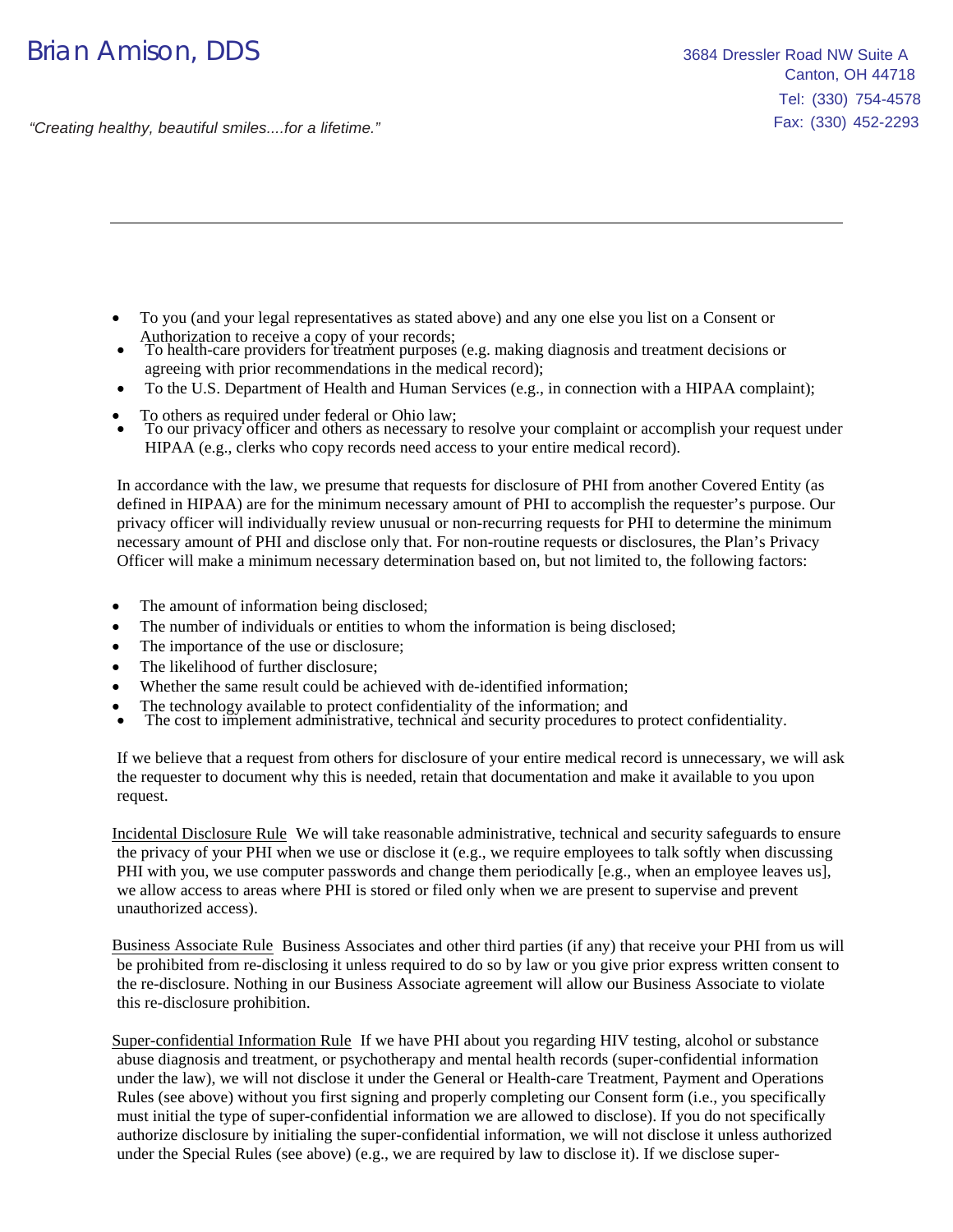confidential information (either because you have initialed the Consent form or the Special Rules authorize us to do so), we will comply with state and federal law that requires us to warn the recipient in writing that redisclosure is prohibited.

Changes to Privacy Policies Rule We reserve the right to change our privacy practices (by changing the terms of this Notice) at any time as authorized by law. The changes will be effective immediately upon us making them. They will apply to all PHI we create or receive in the future, as well as to all PHI created or received by us in the past (i.e., to PHI about you that we had before the changes took effect). If we make changes, we will post the changed Notice, along with its effective date, in our office. Also, upon request, you will be given a copy of our current Notice.

Authorization Rule We will not use or disclose your PHI for any purpose or to any person other than as stated in the rules above without your signature on a specifically worded, written Authorization form (not a Consent or an Acknowledgement). If we need your Authorization, we must obtain it on our Authorization form, which is separate from any Consent or Acknowledgment we may have obtained from you. We will not condition treatment on whether you sign the Authorization (or not).

Faxing and E-mailing Rule When you request us to fax or e-mail your PHI as an alternative communication and we agree to do so, we may fax or e-mail super-confidential information; we will not use fax or e-mail for emergency communication without knowing that the recipient is expecting the message; have only our privacy officer or treating doctor fax or e-mail your PHI; have our privacy officer confirm that the fax number or email address is correct before sending the message and ensure that the intended recipient has sole access to the fax machine or computer before sending the message; confirm receipt, locate our fax machine or computer in a secure location so unauthorized access and viewing is prevented; use a fax cover sheet so the PHI is not the first page to print out (because unauthorized persons may view the top page); and attach an appropriate privacy notice to the message.

Practice Transition Rule If we sell our practice, our patient records (including but not limited to your PHI) may be disclosed and physical custody may be transferred to the purchasing doctor, but only in accordance with the law. The doctor who is the new records owner will be solely responsible for ensuring privacy of your PHI after the transfer and you agree that we will have no responsibility for (or duty associated with) transferred records. If all the owners of our practice die, our patient records (including but not limited to your PHI) must be transferred to another doctor within 90 days to comply with Ohio Board of Dentistry Rules 64B5-17.001(1) and (2), Fla. Admin. Code. Before we transfer records in either of these two situations, our privacy officer will obtain a Business Associate agreement from the purchaser and review your PHI for superconfidential information (e.g., HIV/AIDS records), which will not be transferred without your express written authorization (indicated by your initials on our Consent form).

Inactive Patient Records We will retain your records for seven years from your last treatment or examination, at which point you will become an inactive patient in our practice and we may destroy your records at that time (but records of inactive minor patients will not be destroyed before the child's eighth birthday). We will do so only in accordance with the law (e.g., in a confidential manner, with a Business Associate agreement prohibiting re-disclosure if necessary).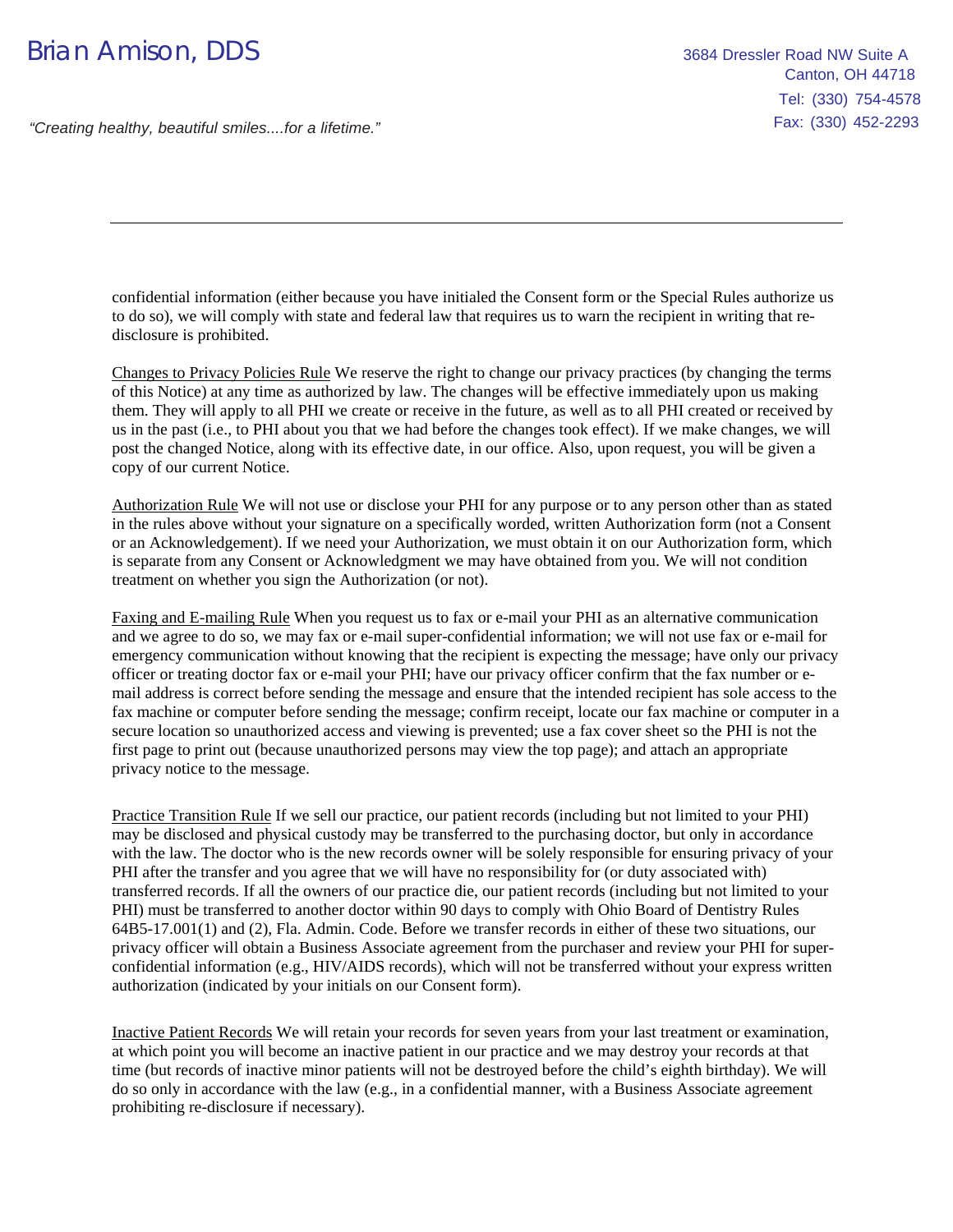Collections and Marketing If we use or disclose your PHI for marketing (i.e., communications that encourage recipients to purchase or use a product or service) or collections purposes, we will do so only in accordance with the law.

#### YOUR RIGHTS REGARDING YOUR PROTECTED HEALTH INFORMATION

If you got this Notice via e-mail or web-site, you have the right to get, at any time, a paper copy by asking our privacy officer. Also, you have the following additional rights regarding PHI we maintain about you:

To Inspect and Copy You have the right to see and get a copy of your PHI including, but not limited to, medical and billing records by submitting a written request to our privacy officer on our Request to Inspect, Copy or Summarize form. Original records will not leave the premises, will be available for inspection only during our regular business hours, and only if our privacy officer is present at all times. You may ask us to give you the copies in a format other than photocopies (and we will do so unless we determine that it is impracticable) or ask us to prepare a summary in lieu of the copies. We may charge you a fee not to exceed Ohio law to recover our costs (including postage, supplies and staff time as applicable, but excluding staff time for search and retrieval ) to duplicate or summarize your PHI. We will not condition release of the copies or summary on payment of your outstanding balance for professional services (if you have one), but we may condition release of the copies or summary on payment of the copying fees. We will respond to requests in a timely manner, without delay for legal review, in less than thirty days if submitted in writing on our form or otherwise, and in ten business days or less if malpractice litigation or pre-suit production is involved. We may deny your request in certain limited circumstances (e.g., we do not have the PHI, it came from a confidential source, etc). If we deny your request, you may ask for a review of that decision. If required by law, we will select a licensed health-care professional (other than the person who denied your request initially) to review the denial and we will follow his or her decision. If we select a licensed healthcare professional who is not affiliated with us, we will ensure a Business Associate agreement is executed that prevents re-disclosure of your PHI without your consent by the outside professional.

To Request Amendment / Correction If another doctor involved in your care tells us in writing to change your PHI, we will do so as expeditiously as possible upon receipt of the changes and will send you written confirmation that we have made the changes. If you think PHI we have about you is incorrect, or that something important is missing from your records, you may ask us to amend or correct it (so long as we have it) by submitting a Request for Amendment / Correction form to our privacy officer. We normally will act on your request within 60 days from receipt, but we may extend our response time (within the 60-day period) no more than once and by no more than 30 days, in which case we will notify you in writing why and when we will be able to respond. If we grant your request, we will let you know within five business days, make the changes by noting (not deleting) what is incorrect or incomplete and adding to it the changed language, and send the changes within 5 business days to persons you ask us to and persons we know may rely on incorrect or incomplete PHI to your detriment (or already have). We may deny your request under certain circumstances (e.g., it is not in writing, it does not give a reason why you want the change, we did not create the PHI you want changed (and the entity that did can be contacted), it was compiled for use in litigation, or we determine it is accurate and complete). If we deny your request, we will (in writing within 5 business days) tell you: why and how to file a complaint with us if you disagree, that you may submit a written disagreement with our denial (and we may submit a written rebuttal and give you a copy of it), that you may ask us to disclose your initial request and our denial when we make future disclosures of PHI pertaining to your request, and that you may complain to us and the U.S. Department of Health and Human Services.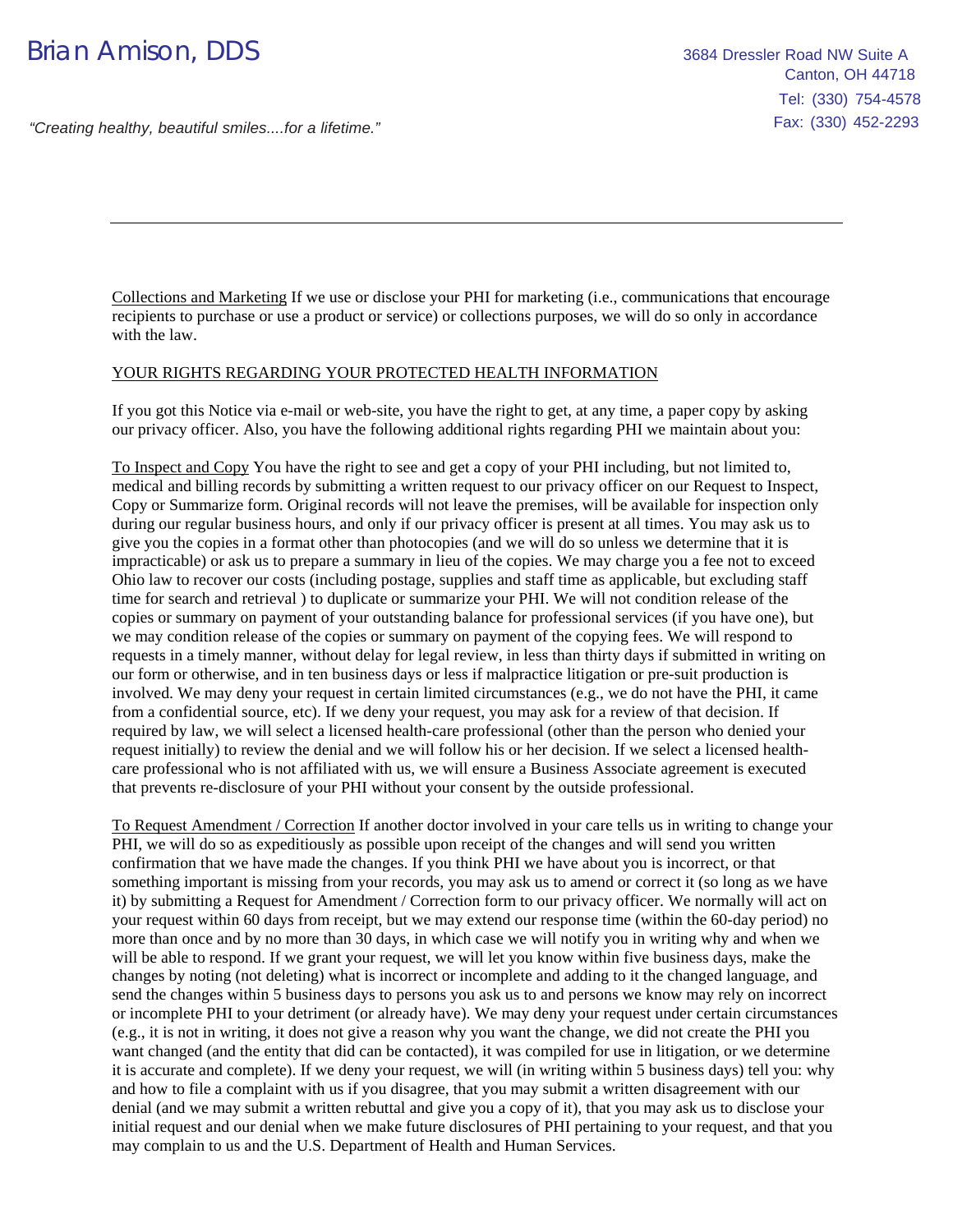To an Accounting of Disclosures You may ask us for a list of those who got your PHI from us by submitting a Request for Accounting of Disclosures form to us. The list will not cover some disclosures (e.g. PHI given to you, given to your legal representative, given to others for treatment, payment or health-care-operations purposes). Your request must state in what form you want the list (e.g., paper or electronically) and the time period you want us to cover, which may be up to but no more than the last six years (excluding dates before April 14, 2003). If you ask us for this list more than once in a 12-month period, we may charge you a reasonable, cost-based fee to respond, in which case we will tell you the cost before we incur it and let you choose if you want to withdraw or modify your request to avoid the cost.

To Request Restrictions You may ask us to limit how your PHI is used and disclosed (i.e. in addition to our rules as set forth in this Notice) by submitting a written Request for Restrictions on Use / Disclosure form to us (e.g., you may not want us to disclose your surgery to family members or friends involved in paying for our services or providing your home care). If we agree to these additional limitations, we will follow them except in an emergency where we will not have time to check for limitations. Also, in some circumstances we may be unable to grant your request (e.g., we are required by law to use or disclose your PHI in a manner that you want restricted; you signed an Authorization form, which you may revoke, that allows us to use or disclose your PHI in the manner you want restricted; in an emergency).

To Request Alternative Communications You may ask us to communicate with you in a different way or at a different place by submitting a written Request for Alternative Communication form to us. We will not ask you why and we will accommodate all reasonable requests (including, e.g., to send appointment reminders in closed envelopes rather than by postcards, to send your PHI to a post office box instead of your home address, to communicate with you at a telephone number other than your home number). You must tell us the alternative means or location you want us to use and explain to our satisfaction how payments to us will be made if we communicate with you as you request.

To Complain or Get More Information We will follow our rules as set forth in this Notice. If you want more information or if you believe your privacy rights have been violated (e.g., you disagree with a decision of ours about inspection / copying, amendment / correction, accounting of disclosures, restrictions or alternative communications), we want to make it right. We never will penalize you for filing a complaint.

To do so, please file a formal, written complaint within 180 days with:

The U.S. Department of Health & Human Services Office of Civil Rights 200 Independence Ave., S.W. Washington, D.C. 20201 (877) 696-6775 (toll free)

Or, submit a written Complaint form to us at the following address:

Privacy Officer for Brian Amison, DDS 3684 Dressler Road NW Suite A Canton, OH 44718 Tel: (330) 754-4578 Fax: (330) 452-2293